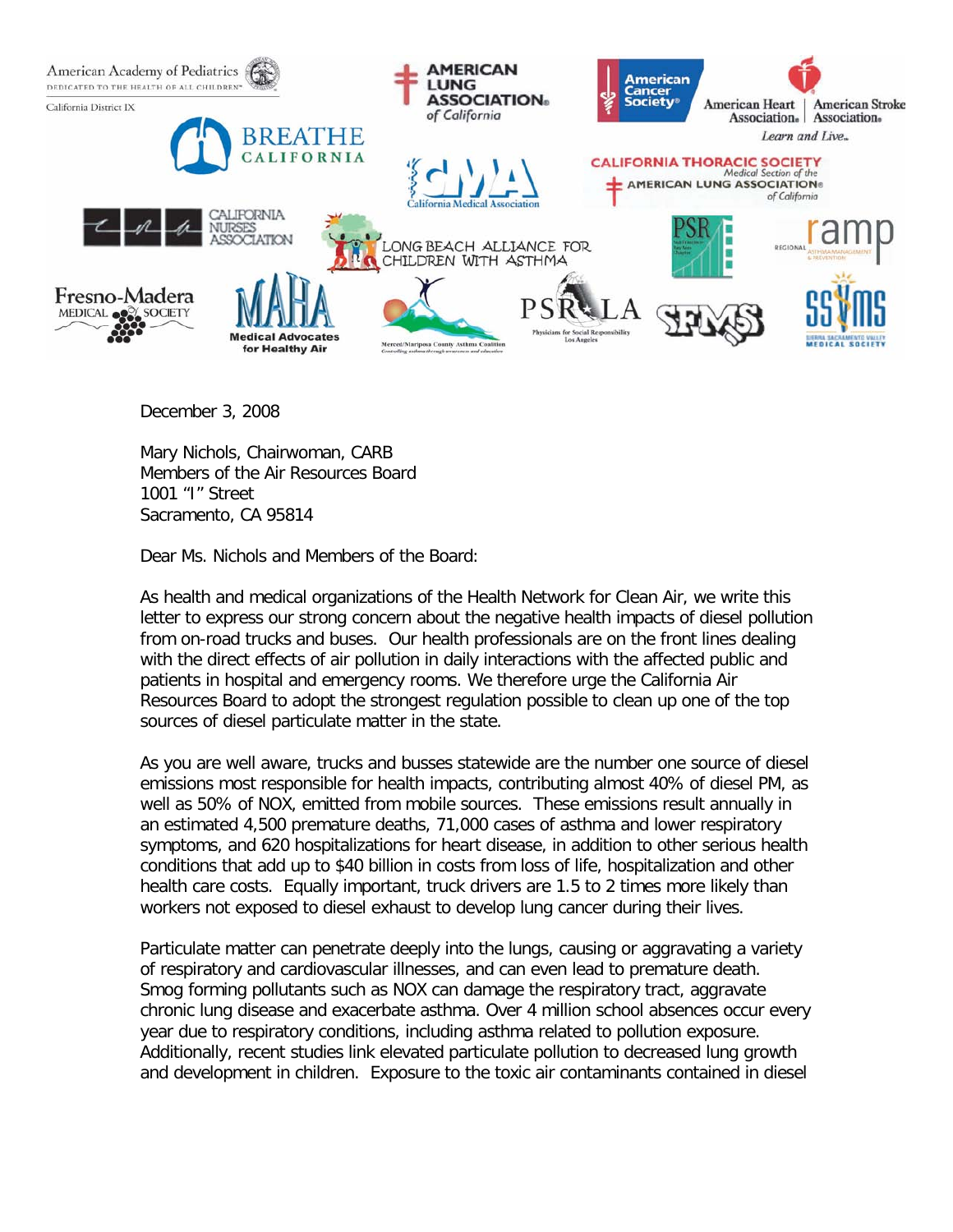exhaust can cause cancer, and has been linked to developmental harm to fetuses, and other serious health and reproductive problems.

Together these pollutants are taking a serious toll on California's public health, especially on the most vulnerable: children, whose lungs are still developing, and the elderly, whose immune systems are frail. These pollutants also take a serious toll on the state's economy. A recent study by economists at California State University, Fullerton found that air pollution in the San Joaquin Valley and South Coast costs the economy at least \$28 billion annually due to loss of life, hospitalizations for asthma attacks, cancer, and respiratory illnesses, along with missed work and school days.

Truck and bus pollution impacts everyone in California. Most of us live, work or go to school by a highway, transportation hub, or major road; indeed, 50% of all Californians live within 1 mile of a freeway. Many communities live in close proximity to major diesel pollution hot spots such as ports or truck distribution centers. To protect the health of all Californians, we urge the California Air Resources Board to develop a strong, effective and health-protective On-Road Heavy Duty Diesel Rule. Such a rule can reduce ozone and particulate pollution, benefit truckers' health, reduce greenhouse gases, lessen the impacts of toxic diesel pollution, and save lives.

Sincerely,

Bonnie Holmes-Gen, Senior Policy Director American Lung Association of California

Myles Abbott, M.D., District Chair American Academy of Pediatrics – CA

James K. Knox, Vice President, Legislative Advocacy American Cancer Society - CA

Jamie Morgan, Senior Legislative Director American Heart Association, Western States Affiliate

Andy Katz, MCP, Government Relations Director Breathe California

David Claman, MD, President California Thoracic Society

Dev Gnanadev, M.D., President California Medical Association

Donna Gerber, Executive Director California Nurses Association

Sandi Palumbo, Executive Director Fresno-Madera Medical Society